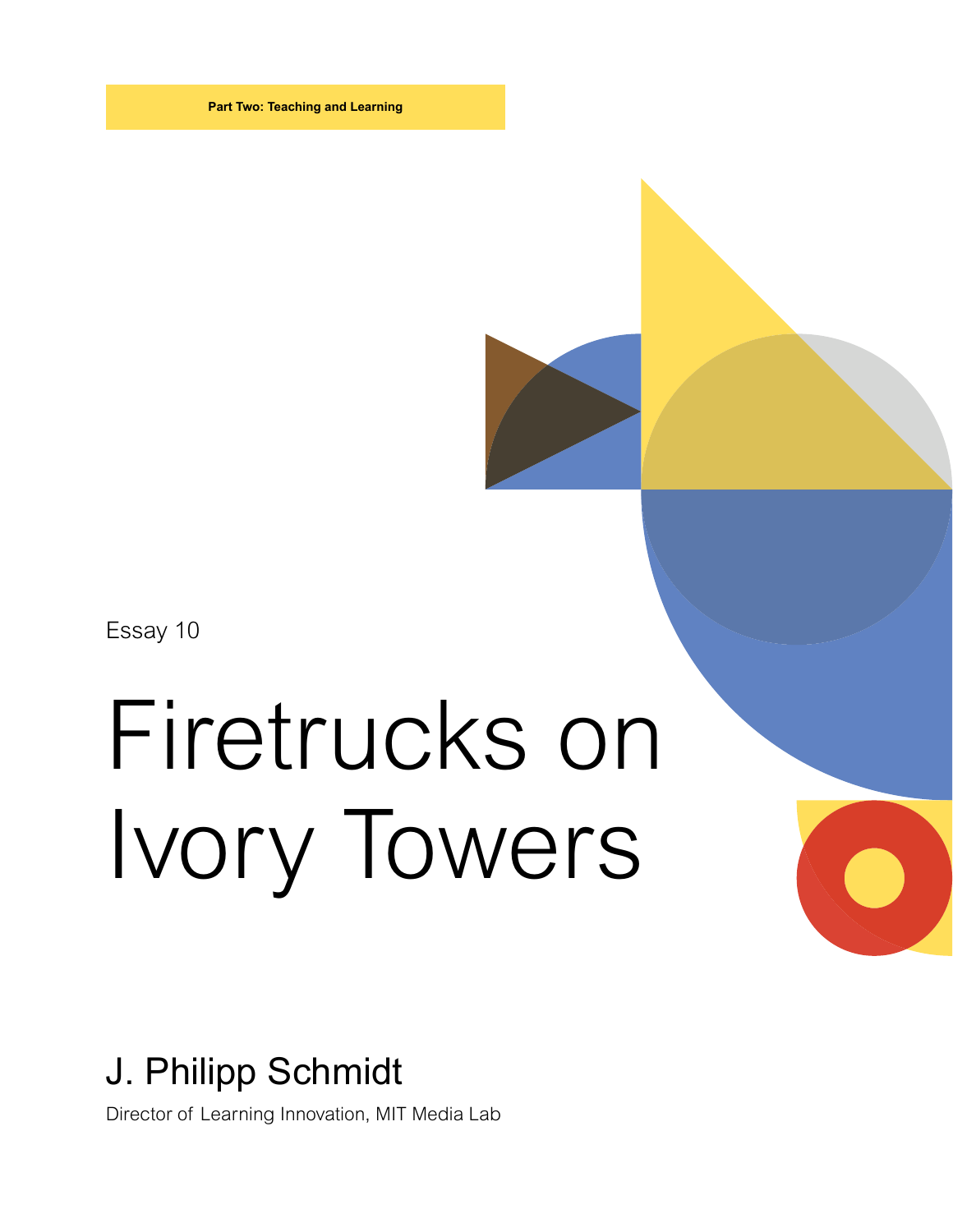

Seymour Papert, the late mathematician, computer scientist, and founding faculty member of the Massachusetts Institute of Technology (MIT) Media Lab, cared deeply about designing technology that children could use to learn mathematics.

But instead of designing a better Algebra textbook, he envisioned a world in which children would learn math in the same way they learn French if they grow up in France. To me, that is a compelling starting point for a discussion about the future of learning and education—thinking about the world and the systems we could design that would allow all of us to learn this way.

However, the more common approach to exploring the future of education looks at traditional forms of education and attempts to improve them. This strategy of incremental innovation has led to dramatic improvements in access to and quality of schools around the world. But it is not the best way to imagine what a fundamentally different system of education could look like. And given the fact that mobile phones and increasingly ubiquitous connectivity are radically changing how we create and share knowledge, this might be a good moment to allow ourselves to think beyond the incremental improvements. With that in mind, I would like to extract some principles from a range of stories about how people learn at MIT in the hope that they provide some inspiration to what new systems of learning might look like.

The first story starts on a September morning in 2006, when the MIT community awoke to the sight of a bright red fire truck on top of the MIT Dome, arguably the most stately building on campus. The backdrop to graduation speeches, to age-old academic rituals, and, occasionally, to the MIT Media Lab soccer team's practice games. And now, a 150-foot high parking ground for a fire truck. Who had placed the truck on top, how had they managed to do it, and why?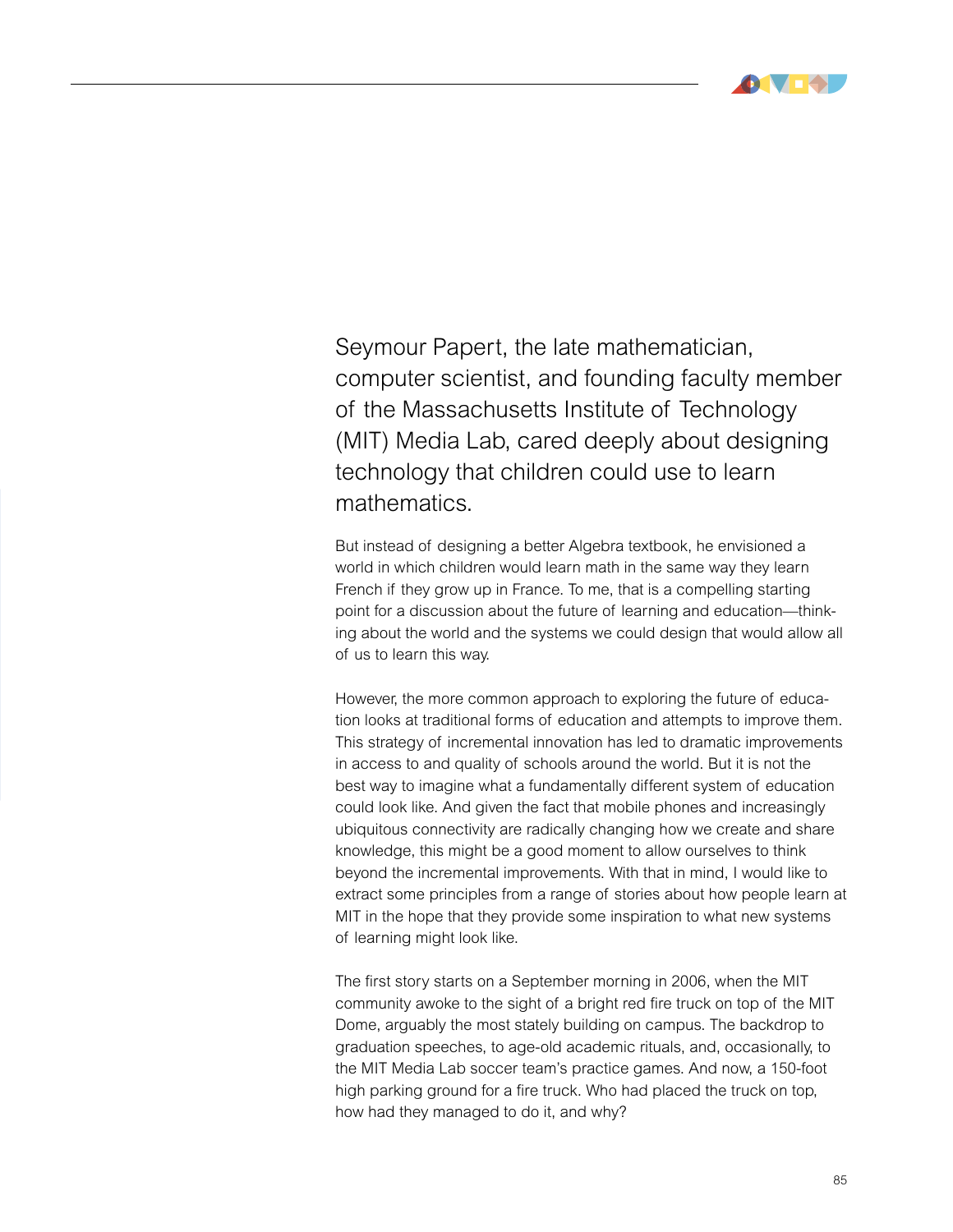I came across the story of the "fire truck hack" during a series of interviews the Media Lab Learning Initiative conducted to find out *How MIT (really) Learns.* We spoke with people from across the MIT community including an admissions officer, a professor who spent his entire career at MIT, the Dean of the undergraduate research opportunities program, and current and former students. We asked participants a few simple questions, including "What was your most memorable or meaningful learning experience at MIT?"

One might expect the stories of how MIT learns to include great classes, well-designed classrooms, inspiring professors, and challenging exams. In fact, those things almost never came up. The stories we heard were a lot more surprising and interesting.

The thing that stood out about the fire truck hack was that it was at once an act of disobedience, breaking the rules (and potentially some laws), and at the same time a significant and deeply meaningful accomplishment. The undergraduate student who had orchestrated it said, "Without a doubt, the most important learning experience I have had at MIT, and the achievement I am most proud of, is putting the fire truck on top of the MIT dome."

What may not immediately sound like a learning experience, was actually a marvel in organization, coordination, and engineering. Let's consider the logistics. The MIT dome is 150 feet high. The fire truck was assembled out of 57 parts, the heaviest of which weighed 150 pounds, and the largest spanned 12 feet. A team of 40 students from different academic programs spent three months carefully designing, planning, testing, and practicing. Finally, they executed a precision installation that took place in total darkness and was completed in less than 30 minutes.

Not only did the students demonstrate technical prowess, teamwork, and ingenuity, they also showed a lot of responsibility. In the process of installing hundreds of pounds of material, they made sure that nobody got hurt (or caught) and they left detailed instructions for the disassembly of the fire truck—possibly because they weren't sure the actual fire brigade would be as careful as they had been. The installation was deemed so reliable that campus safety officers left the truck up for a few extra days. They were confident it did not pose a risk.

In short, the students displayed all the competencies and skills we would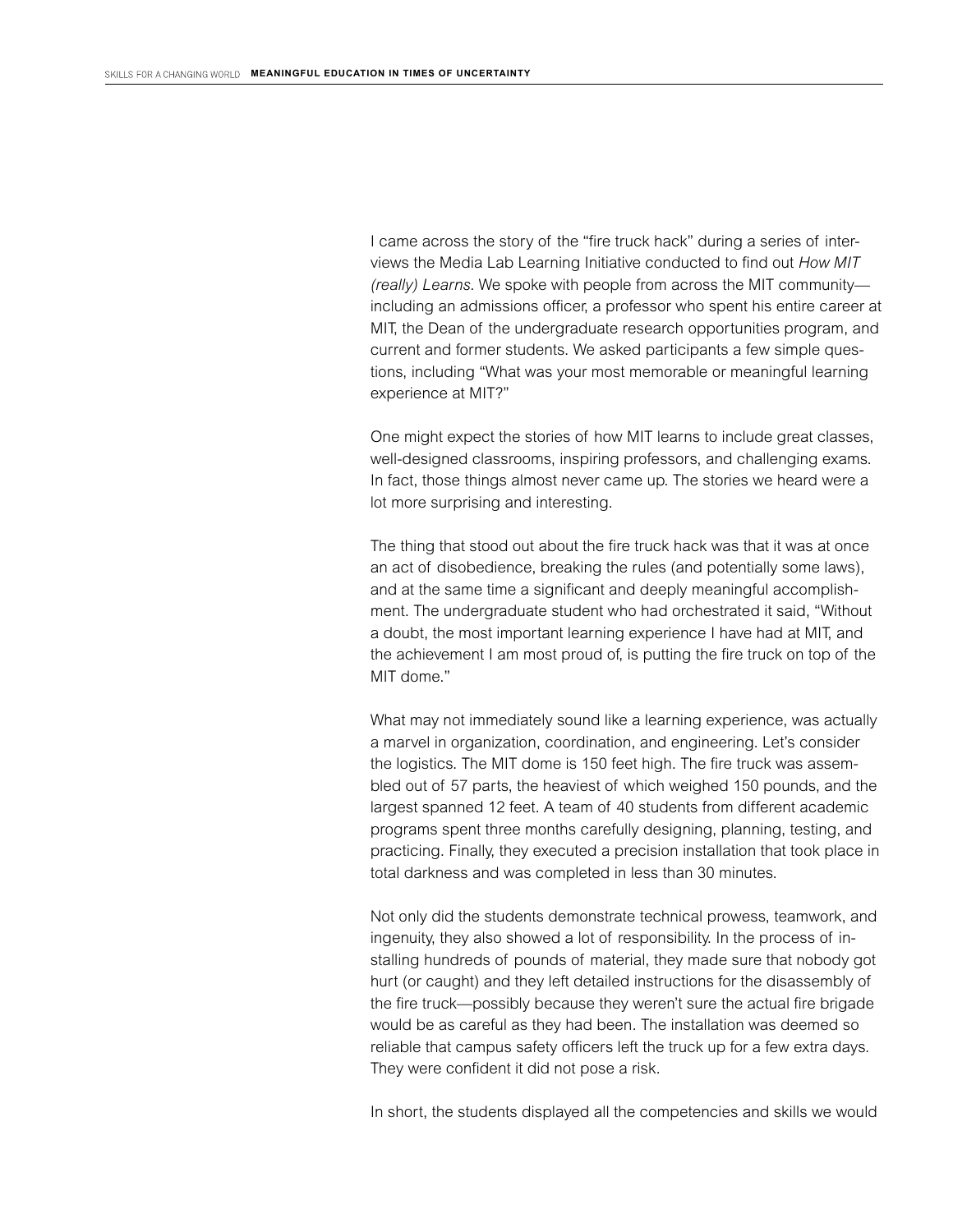

hope to see in a graduate from an engineering program at a good university. For anyone interested in learning and education—that is a puzzling result. If at one of the best universities in the country, the most important learning experience a student can have, is not part of the curriculum, not endorsed by the university—in fact, it is both illegal and dangerous—and it can never be listed on a transcript or cited by other researchers, then what inspiration could we take from this story to redesign the rest of the education experience?

How do we know the fire truck hackers really learned something in the process, and were not just demonstrating the things they had learned already—maybe even while sitting in a classroom? We did not try to calculate a score for the students' ingenuity, creativity, or ability to motivate others (using such sophisticated technologies as cookies and pizza), but we did collect rich evidence of their learning processes. We asked what they themselves considered their most meaningful learning experience rather than offering a list of possibilities and then followed up with questions about the process and the outcomes that made it so meaningful. While open-ended interviews do not give us easily quantifiable data, they allow for deeper reflection and introspection and may surface learning outcomes that standardized measures would miss. We not only heard about what the students did, or what they thought they had learned, but also how they felt about the experience, and why they chose a particular path. For example, we learned that the fire truck hackers sought out knowledge and resources that went well beyond their coursework, such as the Massachusetts amendments to the International Building Code 2009 (IBC) or the CMC Rescue catalog of equipment for rescue professionals. We also learned some of the competencies the students felt they had developed through the project including ingenuity, motivating teams, persistence, and engineering skills. In other words, in addition to the visible achievement of having successfully placed a fire truck on top of a very tall building, the students showed the type of metacognitive skills that correspond to executive function and other abilities that are often correlated with high-performing learners.

How can we connect this kind of exploratory, messy, disobedient way of learning with the structure and predictably of schools and universities? At the Media Lab, we use a simple framework called creative learning. It comprises of the four Ps: projects, passion, peers, and play. We cannot take credit for the fire truck hack, but it is a great example for creative learning: Students working on a Project they are Passionate about, with their Peers, and doing so in a Playful manner.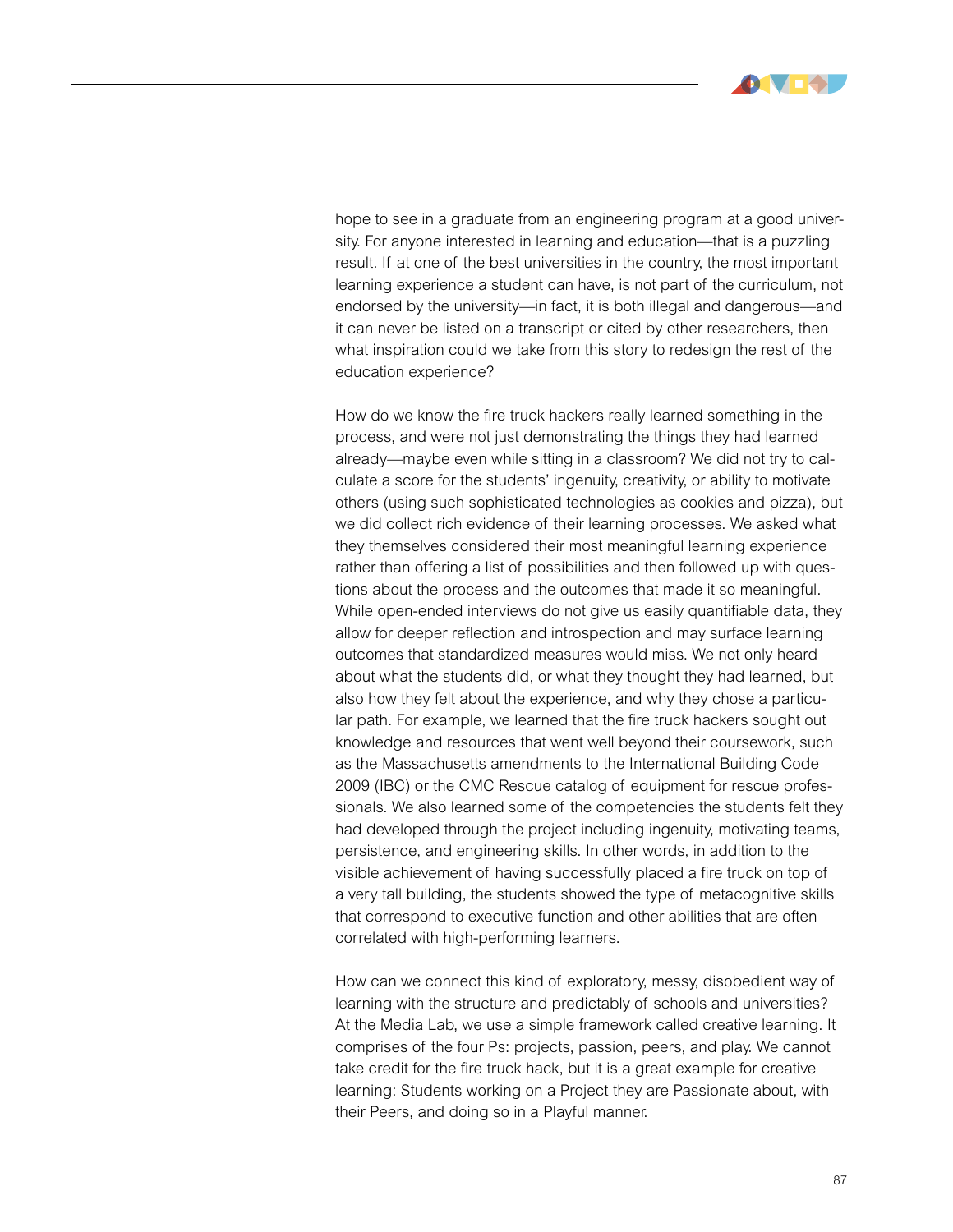Not only is creative learning a framework to design engaging learning experiences, it may also help students develop the skills and competencies they may need most. There is now widespread agreement that many of the jobs that are currently filled by humans, will be performed by computers and robots in the future. The easiest jobs to replace are those built around clear sets of instructions, because computers tend to be better at following rules than humans. But there are another class of jobs that will be harder to replace: Jobs that involve creativity, collaboration, and empathy—the types of skills the fire truck hackers demonstrated. And beyond jobs, in these turbulent times, the importance of questioning authority and developing better solutions—technical, social, political rather than waiting for others do it, cannot be stressed enough. Yet, much of our school and university curricula reward those who demonstrate they can follow the rules instead of encouraging experimentation and risk taking. This may be even more true in earlier years of schooling than in university. Is our education system preparing students for the kind of jobs that computers will be doing in the future?

However, the institutional structures of education were not designed to nourish, foster, and support the type of constructive disobedience that the fire truck hackers displayed. Some of the other stories we came across as part of the *How MIT (really) Learns* project may offer a starting point for changing that. Kim Vandiver, Professor of Mechanical Engineering, and for many years the head of MIT's Undergraduate Research Opportunities Program (UROP), told us about the MIT students' solar car team, who wanted to travel to Australia to participate in the very first solar car race. Driving a car built by students through the desert in Australia is an inherently risky undertaking. And in fact, traveling at 50 mph, the MIT car flipped over and rolled during the race. But due to careful planning by the MIT students, it was also the only car with a roll bar and a seat belt and so nobody got hurt. It wasn't clear if Professor Vandiver told us this story as an example of a learning experience he had mentoring students or a learning experience the students had, but we suspect it was a bit of both.

Chris Peterson, from the MIT Admissions Office, who travels around the world trying to convince the most talented students to come to MIT, calls this approach "crash pads rather than training wheels." It is OK to crash, in fact, the importance of failure and overcoming it have been established as essential parts of the learning process, as long as it is safe to do so. For the university, this may mean creating more spaces for stu-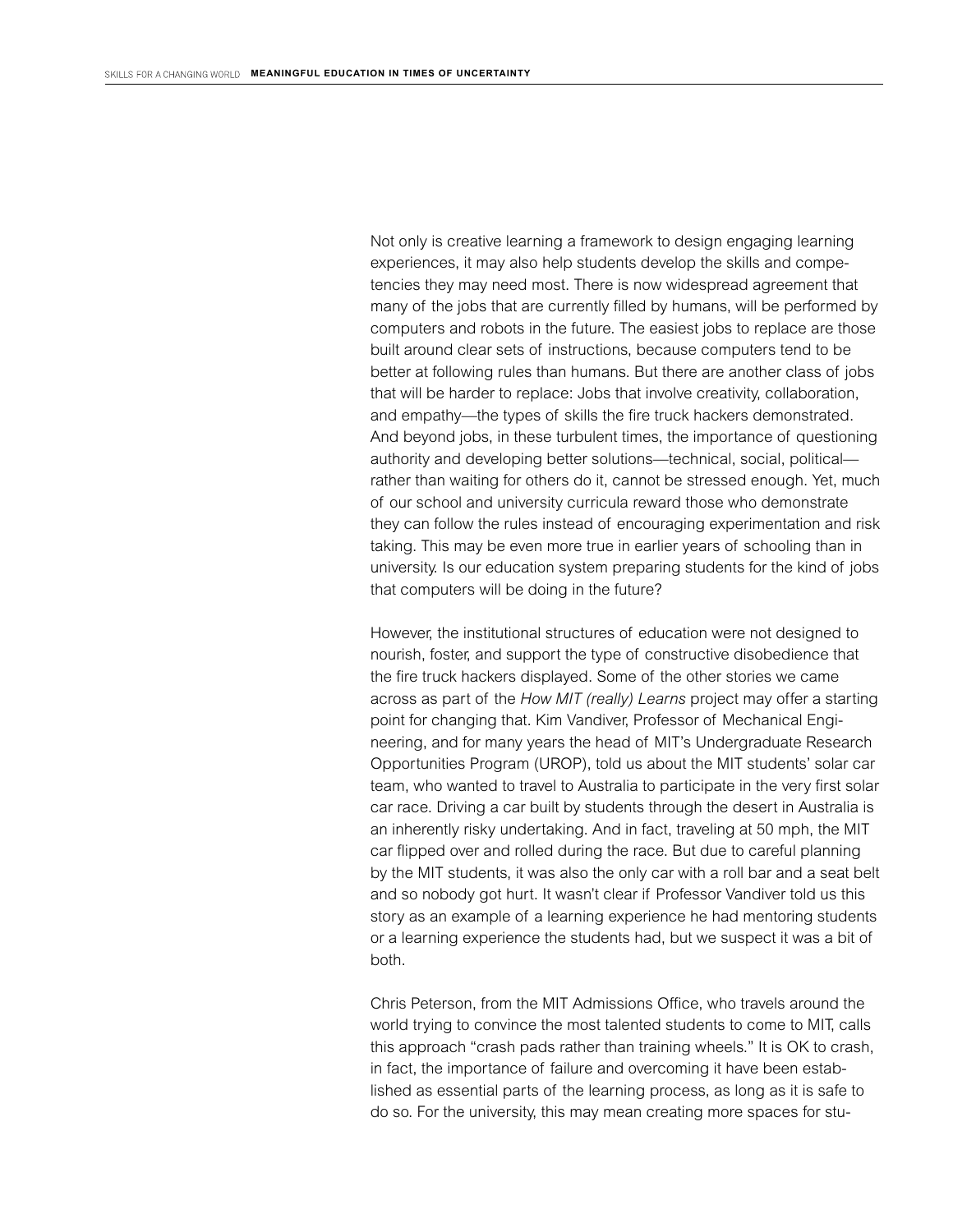

dents to take risks and ownership of their education, but making sure it is safe to do so. The good news is that small changes can go a long way. For example, MIT makes it safe for students to experiment with different subjects during the first year of their undergraduate experience because no record of failed classes will appear on the final transcript.<sup>1</sup> Failing a class is still a difficult experience, but MIT has put in place the crash pads needed to make it safer.

To find other inspiration for structuring education to support creative learning, we may have to allow ourselves to open the doors and windows of our classrooms and look on top of buildings. Rather than focusing too much on measuring, predicting, and managing education we might be well served to create more open spaces for students to follow their own curiosity, allowing them to seek solutions to problems they care about, preparing them to use technologies with creativity and responsibility, and instilling in them the confidence they need to overcome hard challenges. In other words, let's make schools and universities the places where students can develop the types of skills and competencies needed to place a fire truck on the MIT dome. Because that may be our best strategy to prepare them for the uncertain future they are growing up in.

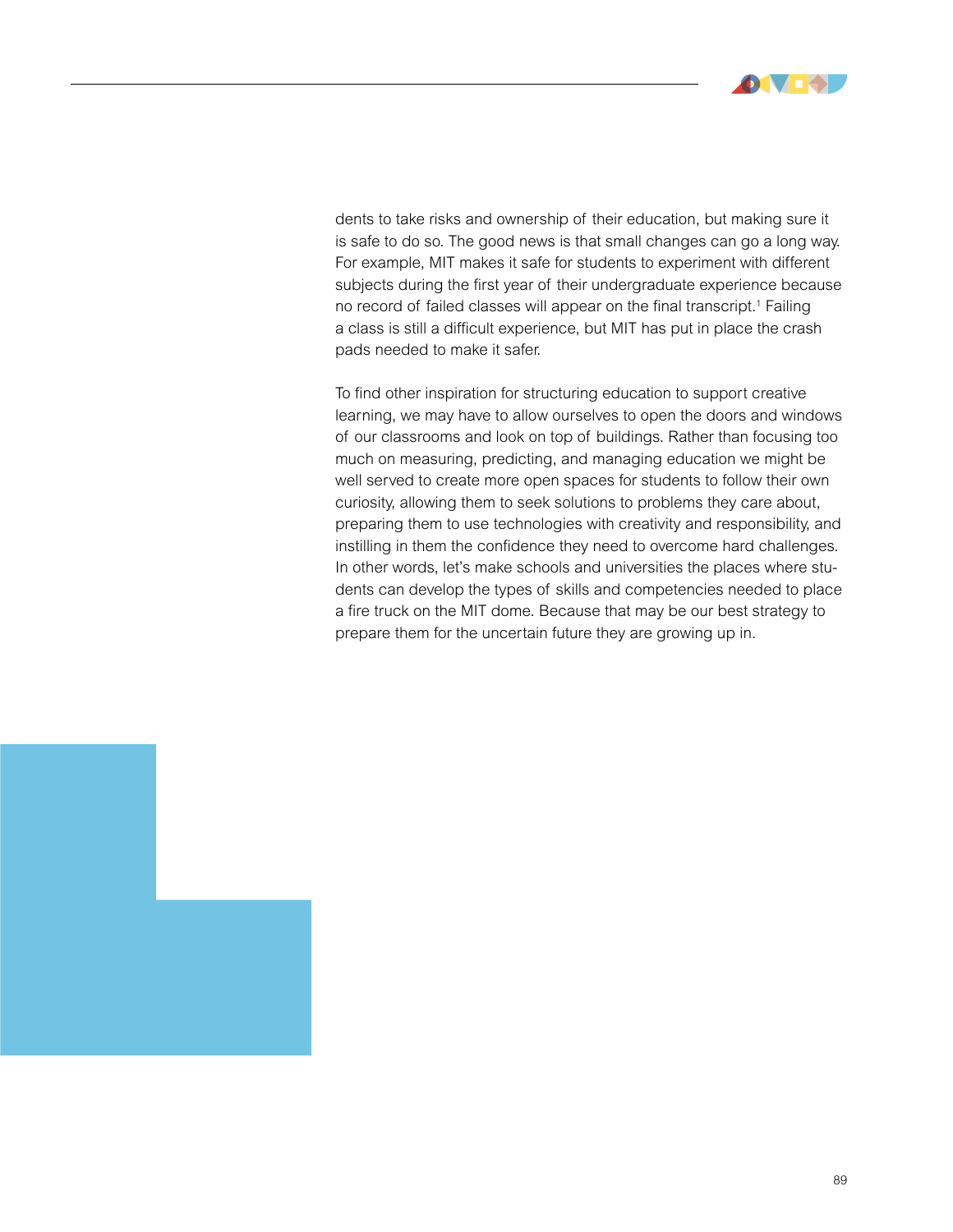## **ENDNOTES**

1 "Freshman Grading." MIT Registrar's Office. Accessed July 7, 2017. http://web.mit.edu/registrar/reg/grades/ freshmangrading.html